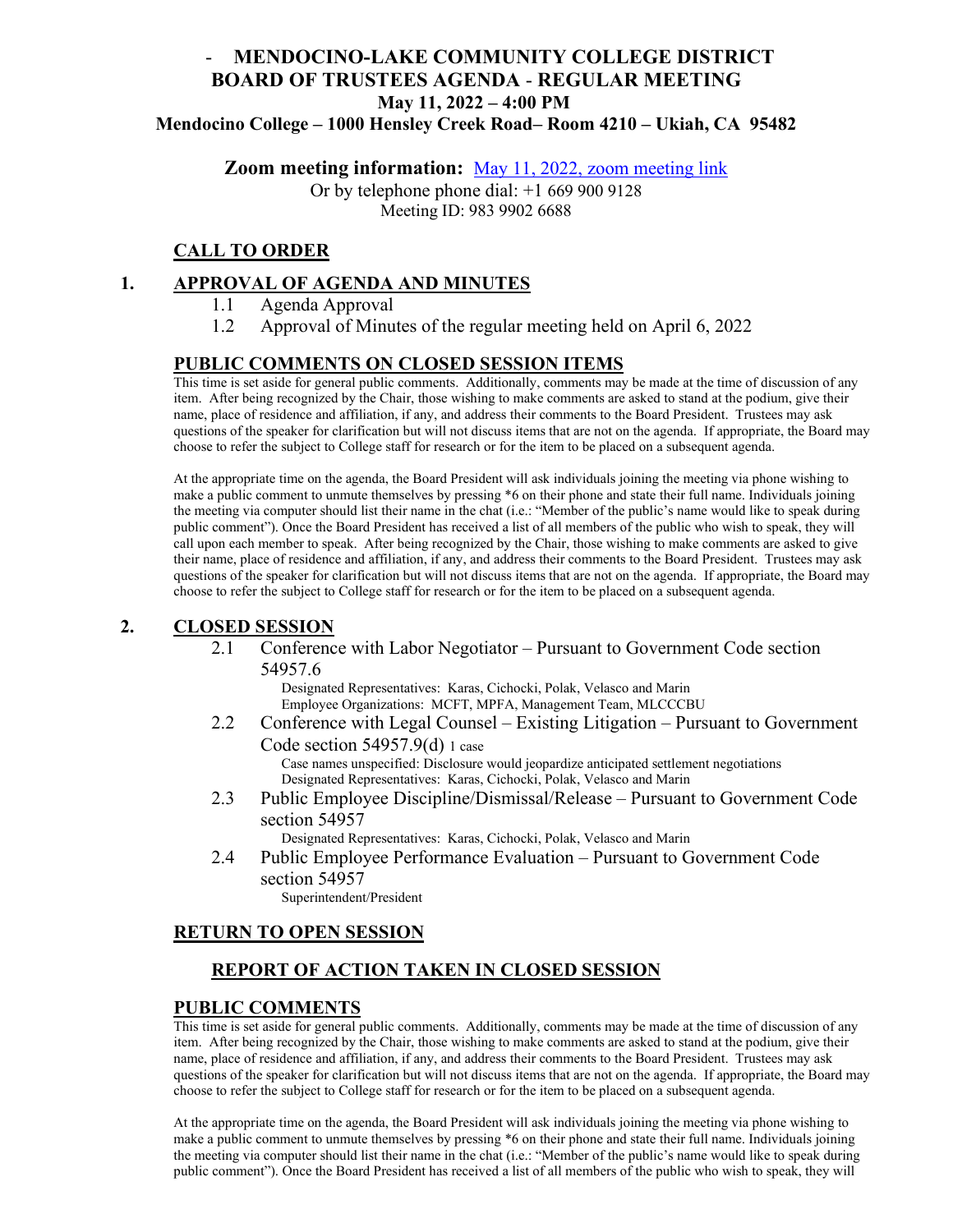call upon each member to speak. After being recognized by the Chair, those wishing to make comments are asked to give their name, place of residence and affiliation, if any, and address their comments to the Board President. Trustees may ask questions of the speaker for clarification but will not discuss items that are not on the agenda. If appropriate, the Board may choose to refer the subject to College staff for research or for the item to be placed on a subsequent agenda.

# **3. PRESIDENT AND ADMINISTRATION REPORT**

3.1 A report from Superintendent/President Karas is presented as information

# **CONSENT AGENDA**

#### **4. Personnel**

4.1 Consideration to approve Personnel List – Short Term Non-Continuing Employees

Recommendation to approve the list of short-term non-continuing personnel as presented

- 4.2 Consideration to approve Personnel List Part-time Faculty Recommendation to approve the list of part-time faculty as presented
- 4.3 Consideration to approve list of Volunteers Recommendation to approve the list of volunteers as presented
- 4.4 Consideration to approve Employment Classified Recommendation to approve the employment – classified as presented
- 4.5 Consideration to approve Employment Full Time Faculty Recommendation to approve the employment – full-time faculty as presented
- 4.6 Consideration to ratify Resignation Classified Administrator Recommendation to ratify the resignation – classified administrator as presented
- 4.7 Consideration to Rescind Classified Layoff Resolution #02-22-01 Recommendation to rescind classified layoff - resolution 02-22-01 as presented
- 4.8 Consideration of Four Ten-Hour Day Work Week Recommendation to approve the four ten-hour day work week as presented
- 4.9 Equal Employment Opportunity (EEO) Fund Multiple Method Allocation Model Certification form – Fiscal Year 2021/22 Recommendation to approve the Equal Employment Opportunity Fund Multiple Method Allocation Model Certification Form – Fiscal Year 2021/22 as presented

### **5. Other Items**

- 5.1 Fiscal Report as of March 31, 2022
	- Recommendation to accept the report as presented
- 5.2 Quarterly Fiscal Status Report AB 2910 Recommendation to accept the report as presented
- 5.3 Student Trustee Privileges Recommendation to adopt/maintain the Student Trustee privileges as presented
- 5.4 Authorization for Remote Teleconference Meetings Resolution #05-22-01 Recommendation to adopt Resolution #05-22-01 as presented

### **6. ACTION ITEMS**

# 6.1 Board Policy Additions and Revisions – Second Reading

Recommendation to approve the board policy additions and revisions as presented

# **7. BIG PICTURE**

Guided Pathways – A Five Year Review

A presentation by Vice President Polak and Academic Senate President Indermill

### **8. INFORMATIONAL ITEMS AND REPORTS**

- 8.1 Mendocino College Foundation, Inc.
	- Mendocino College Foundation informational report
- 8.2 Constituent Group Reports
	- Reports from constituent groups are presented as information
- 8.3 Board Policy Additions and Revisions First Reading Revisions and additions to Board policies are presented for information and review